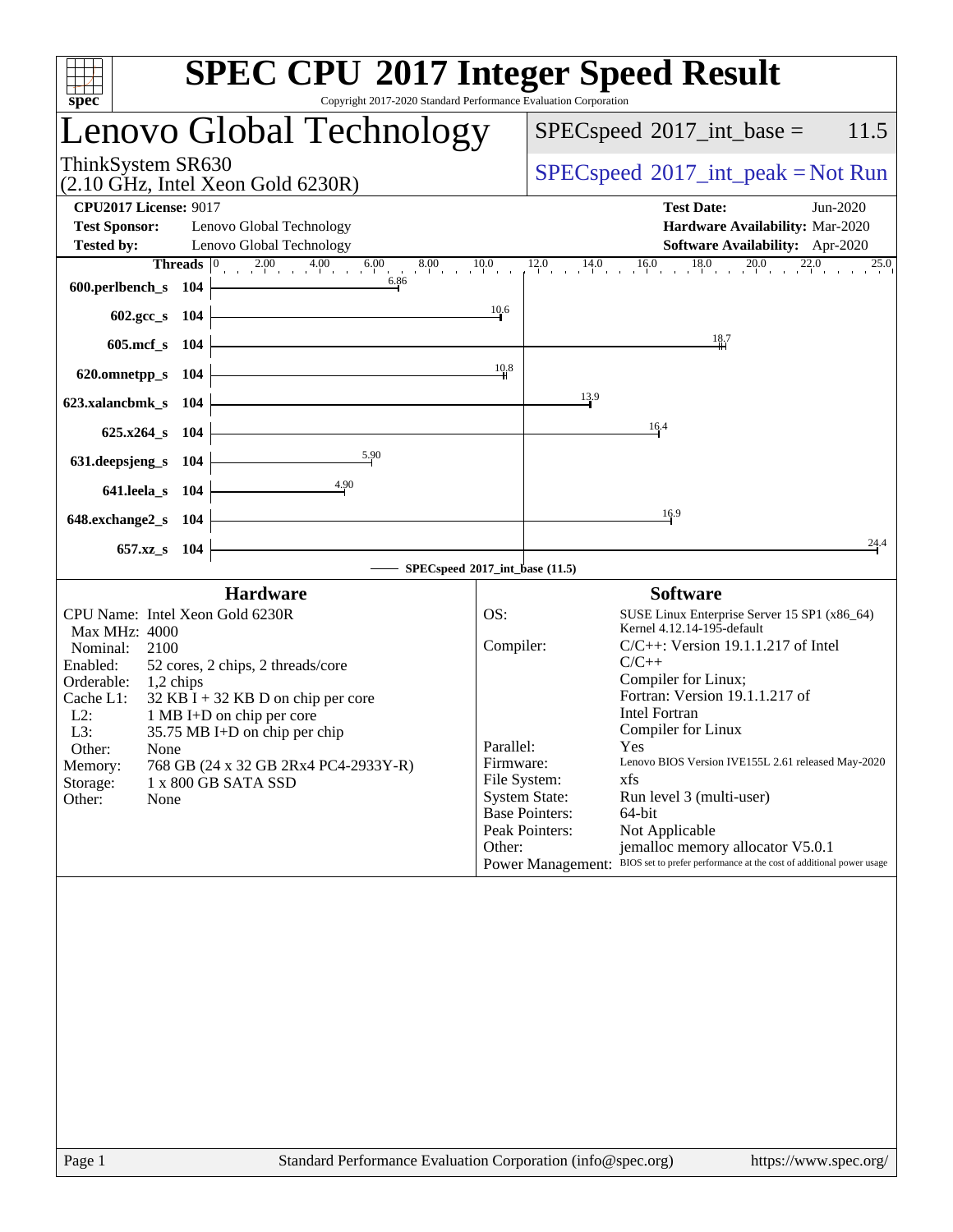

#### **[SPEC CPU](http://www.spec.org/auto/cpu2017/Docs/result-fields.html#SPECCPU2017IntegerSpeedResult)[2017 Integer Speed Result](http://www.spec.org/auto/cpu2017/Docs/result-fields.html#SPECCPU2017IntegerSpeedResult)** Copyright 2017-2020 Standard Performance Evaluation Corporation

### Lenovo Global Technology

 $SPECspeed^{\circ}2017\_int\_base = 11.5$  $SPECspeed^{\circ}2017\_int\_base = 11.5$ 

### ThinkSystem SR630<br>  $SPEC speed^{\circ}2017\_int\_peak = Not Run$

**[Test Sponsor:](http://www.spec.org/auto/cpu2017/Docs/result-fields.html#TestSponsor)** Lenovo Global Technology **[Hardware Availability:](http://www.spec.org/auto/cpu2017/Docs/result-fields.html#HardwareAvailability)** Mar-2020

(2.10 GHz, Intel Xeon Gold 6230R)

**[CPU2017 License:](http://www.spec.org/auto/cpu2017/Docs/result-fields.html#CPU2017License)** 9017 **[Test Date:](http://www.spec.org/auto/cpu2017/Docs/result-fields.html#TestDate)** Jun-2020 **[Tested by:](http://www.spec.org/auto/cpu2017/Docs/result-fields.html#Testedby)** Lenovo Global Technology **[Software Availability:](http://www.spec.org/auto/cpu2017/Docs/result-fields.html#SoftwareAvailability)** Apr-2020

### **[Results Table](http://www.spec.org/auto/cpu2017/Docs/result-fields.html#ResultsTable)**

| <b>Base</b>                 |                |       |                |       |                | <b>Peak</b> |                |                |              |                |              |                |              |
|-----------------------------|----------------|-------|----------------|-------|----------------|-------------|----------------|----------------|--------------|----------------|--------------|----------------|--------------|
| <b>Threads</b>              | <b>Seconds</b> | Ratio | <b>Seconds</b> | Ratio | <b>Seconds</b> | Ratio       | <b>Threads</b> | <b>Seconds</b> | <b>Ratio</b> | <b>Seconds</b> | <b>Ratio</b> | <b>Seconds</b> | <b>Ratio</b> |
| 104                         | 258            | 6.89  | 259            | 6.85  | 259            | 6.86        |                |                |              |                |              |                |              |
| 104                         | 374            | 10.6  | 376            | 10.6  | 375            | 10.6        |                |                |              |                |              |                |              |
| 104                         | 250            | 18.9  | 253            | 18.6  | 252            | 18.7        |                |                |              |                |              |                |              |
| 104                         | 152            | 10.8  | 152            | 10.7  | 150            | 10.8        |                |                |              |                |              |                |              |
| 104                         | 102            | 14.0  | 102            | 13.9  | 102            | 13.9        |                |                |              |                |              |                |              |
| 104                         | 107            | 16.5  | 108            | 16.4  | 108            | 16.4        |                |                |              |                |              |                |              |
| 104                         | 243            | 5.90  | 243            | 5.91  | 243            | 5.90        |                |                |              |                |              |                |              |
| 104                         | 348            | 4.90  | 348            | 4.90  | 348            | 4.90        |                |                |              |                |              |                |              |
| 104                         | 174            | 16.9  | 174            | 16.9  | 174            | 16.9        |                |                |              |                |              |                |              |
| 104                         | 253            | 24.4  | 253            | 24.5  | 253            | 24.4        |                |                |              |                |              |                |              |
| $SPECspeed*2017$ int base = |                |       |                |       |                |             |                |                |              |                |              |                |              |
|                             |                |       | 11.5           |       |                |             |                |                |              |                |              |                |              |

**[SPECspeed](http://www.spec.org/auto/cpu2017/Docs/result-fields.html#SPECspeed2017intpeak)[2017\\_int\\_peak =](http://www.spec.org/auto/cpu2017/Docs/result-fields.html#SPECspeed2017intpeak) Not Run**

Results appear in the [order in which they were run.](http://www.spec.org/auto/cpu2017/Docs/result-fields.html#RunOrder) Bold underlined text [indicates a median measurement.](http://www.spec.org/auto/cpu2017/Docs/result-fields.html#Median)

#### **[Compiler Notes](http://www.spec.org/auto/cpu2017/Docs/result-fields.html#CompilerNotes)**

The inconsistent Compiler version information under Compiler Version section is due to a discrepancy in Intel Compiler. The correct version of C/C++ compiler is: Version 19.1.1.217 Build 20200306 Compiler for Linux The correct version of Fortran compiler is: Version 19.1.1.217 Build 20200306 Compiler for Linux

### **[Operating System Notes](http://www.spec.org/auto/cpu2017/Docs/result-fields.html#OperatingSystemNotes)**

Stack size set to unlimited using "ulimit -s unlimited"

### **[Environment Variables Notes](http://www.spec.org/auto/cpu2017/Docs/result-fields.html#EnvironmentVariablesNotes)**

```
Environment variables set by runcpu before the start of the run:
KMP_AFFINITY = "granularity=fine,scatter"
LD_LIBRARY_PATH =
      "/home/cpu2017-1.1.0-ic19.1.1/lib/intel64:/home/cpu2017-1.1.0-ic19.1.1/j
      e5.0.1-64"
MALLOC_CONF = "retain:true"
OMP_STACKSIZE = "192M"
```
### **[General Notes](http://www.spec.org/auto/cpu2017/Docs/result-fields.html#GeneralNotes)**

 Binaries compiled on a system with 1x Intel Core i9-7980XE CPU + 64GB RAM memory using Redhat Enterprise Linux 8.0 Transparent Huge Pages enabled by default Prior to runcpu invocation Filesystem page cache synced and cleared with:

**(Continued on next page)**

Page 2 Standard Performance Evaluation Corporation [\(info@spec.org\)](mailto:info@spec.org) <https://www.spec.org/>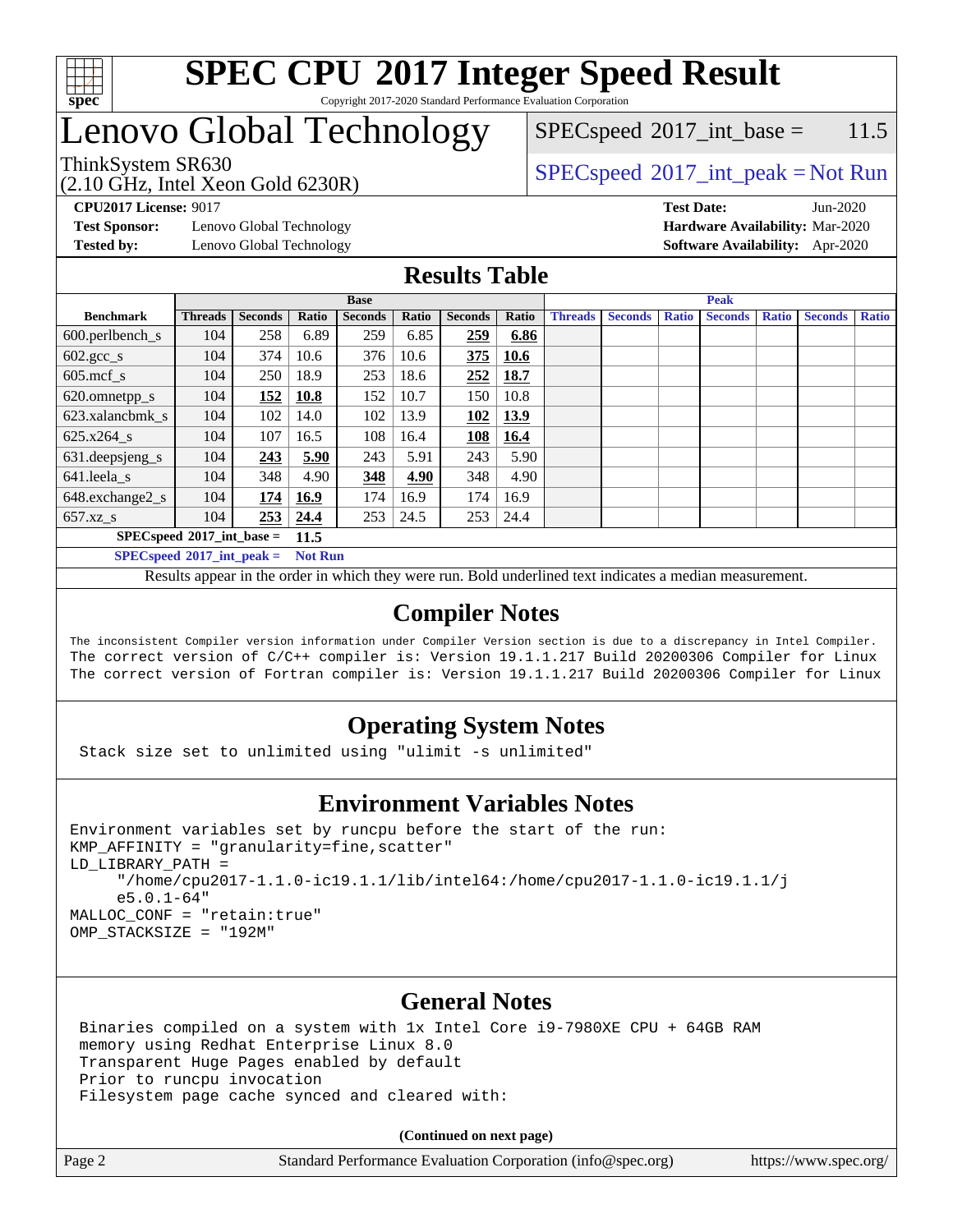

Copyright 2017-2020 Standard Performance Evaluation Corporation

### Lenovo Global Technology

 $SPEC speed^{\circ}2017\_int\_base = 11.5$ 

(2.10 GHz, Intel Xeon Gold 6230R) ThinkSystem SR630<br>  $SPECspeed^{\circ}2017\_int\_peak = Not Run$  $SPECspeed^{\circ}2017\_int\_peak = Not Run$ 

**[Test Sponsor:](http://www.spec.org/auto/cpu2017/Docs/result-fields.html#TestSponsor)** Lenovo Global Technology **[Hardware Availability:](http://www.spec.org/auto/cpu2017/Docs/result-fields.html#HardwareAvailability)** Mar-2020 **[Tested by:](http://www.spec.org/auto/cpu2017/Docs/result-fields.html#Testedby)** Lenovo Global Technology **[Software Availability:](http://www.spec.org/auto/cpu2017/Docs/result-fields.html#SoftwareAvailability)** Apr-2020

**[CPU2017 License:](http://www.spec.org/auto/cpu2017/Docs/result-fields.html#CPU2017License)** 9017 **[Test Date:](http://www.spec.org/auto/cpu2017/Docs/result-fields.html#TestDate)** Jun-2020

#### **[General Notes \(Continued\)](http://www.spec.org/auto/cpu2017/Docs/result-fields.html#GeneralNotes)**

Page 3 Standard Performance Evaluation Corporation [\(info@spec.org\)](mailto:info@spec.org) <https://www.spec.org/> sync; echo 3> /proc/sys/vm/drop\_caches NA: The test sponsor attests, as of date of publication, that CVE-2017-5754 (Meltdown) is mitigated in the system as tested and documented. Yes: The test sponsor attests, as of date of publication, that CVE-2017-5753 (Spectre variant 1) is mitigated in the system as tested and documented. Yes: The test sponsor attests, as of date of publication, that CVE-2017-5715 (Spectre variant 2) is mitigated in the system as tested and documented. jemalloc, a general purpose malloc implementation built with the RedHat Enterprise 7.5, and the system compiler gcc 4.8.5 sources available from jemalloc.net or<https://github.com/jemalloc/jemalloc/releases> **[Platform Notes](http://www.spec.org/auto/cpu2017/Docs/result-fields.html#PlatformNotes)** BIOS configuration: Choose Operating Mode set to Maximum Performance and then set it to Custom Mode C-States set to Legacy Sysinfo program /home/cpu2017-1.1.0-ic19.1.1/bin/sysinfo Rev: r6365 of 2019-08-21 295195f888a3d7edb1e6e46a485a0011 running on linux-thtl Wed Jun 17 05:11:54 2020 SUT (System Under Test) info as seen by some common utilities. For more information on this section, see <https://www.spec.org/cpu2017/Docs/config.html#sysinfo> From /proc/cpuinfo model name : Intel(R) Xeon(R) Gold 6230R CPU @ 2.10GHz 2 "physical id"s (chips) 104 "processors" cores, siblings (Caution: counting these is hw and system dependent. The following excerpts from /proc/cpuinfo might not be reliable. Use with caution.) cpu cores : 26 siblings : 52 physical 0: cores 0 1 2 3 4 5 6 8 9 10 11 12 13 16 17 18 19 20 21 22 24 25 26 27 28 29 physical 1: cores 0 1 2 3 4 5 6 8 9 10 11 12 13 16 17 18 19 20 21 22 24 25 26 27 28 29 From lscpu: Architecture: x86\_64 CPU op-mode(s): 32-bit, 64-bit Byte Order: Little Endian Address sizes: 46 bits physical, 48 bits virtual  $CPU(s):$  104 On-line CPU(s) list: 0-103 Thread(s) per core: 2 **(Continued on next page)**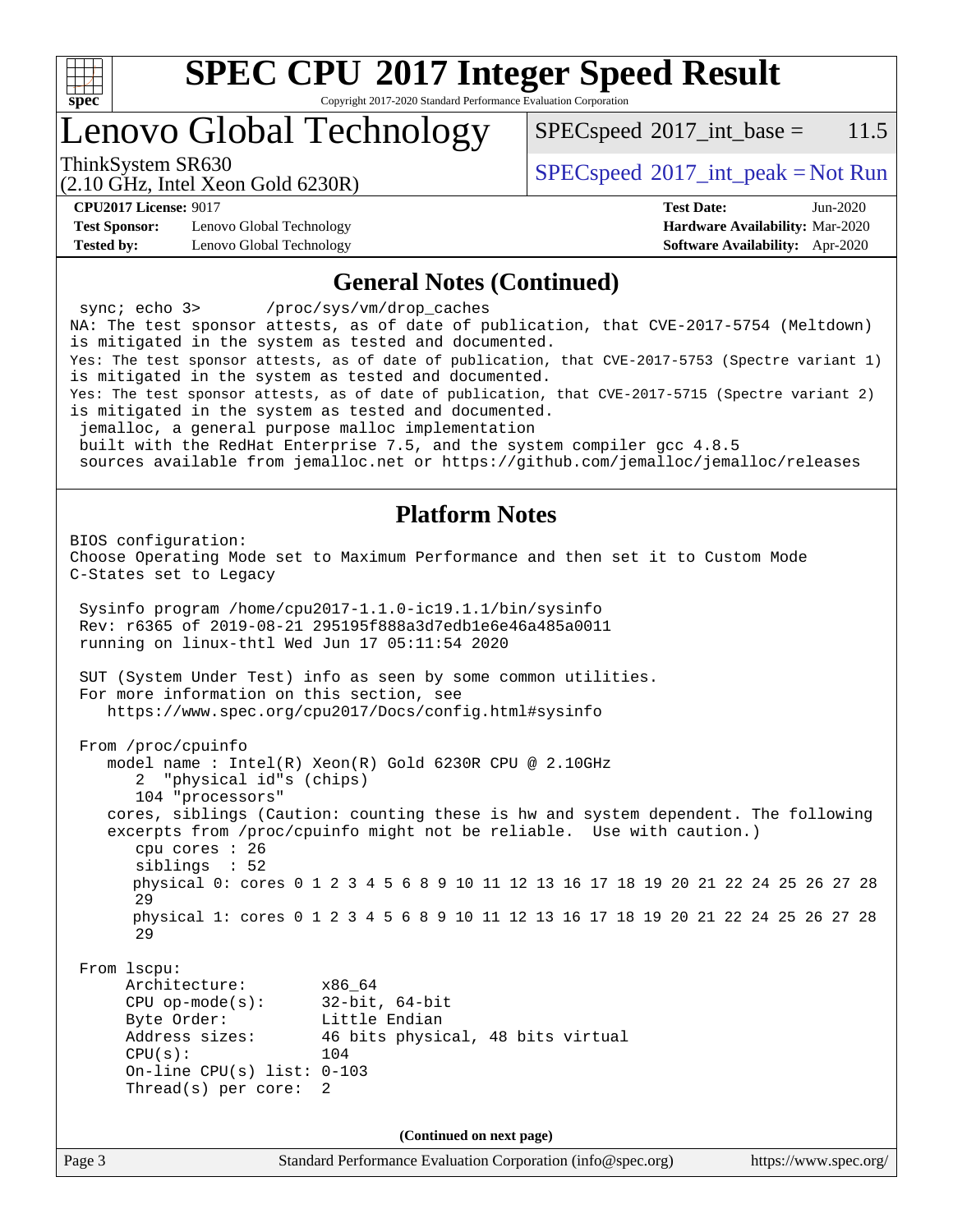

Copyright 2017-2020 Standard Performance Evaluation Corporation

Lenovo Global Technology

 $SPECspeed^{\circ}2017\_int\_base = 11.5$  $SPECspeed^{\circ}2017\_int\_base = 11.5$ 

ThinkSystem SR630<br>  $(2.10 \text{ GHz}_{\text{total}} \text{ Total} 6230\text{P})$  [SPECspeed](http://www.spec.org/auto/cpu2017/Docs/result-fields.html#SPECspeed2017intpeak)<sup>®</sup>[2017\\_int\\_peak = N](http://www.spec.org/auto/cpu2017/Docs/result-fields.html#SPECspeed2017intpeak)ot Run

**[CPU2017 License:](http://www.spec.org/auto/cpu2017/Docs/result-fields.html#CPU2017License)** 9017 **[Test Date:](http://www.spec.org/auto/cpu2017/Docs/result-fields.html#TestDate)** Jun-2020

**[Test Sponsor:](http://www.spec.org/auto/cpu2017/Docs/result-fields.html#TestSponsor)** Lenovo Global Technology **[Hardware Availability:](http://www.spec.org/auto/cpu2017/Docs/result-fields.html#HardwareAvailability)** Mar-2020 **[Tested by:](http://www.spec.org/auto/cpu2017/Docs/result-fields.html#Testedby)** Lenovo Global Technology **[Software Availability:](http://www.spec.org/auto/cpu2017/Docs/result-fields.html#SoftwareAvailability)** Apr-2020

(2.10 GHz, Intel Xeon Gold 6230R)

#### **[Platform Notes \(Continued\)](http://www.spec.org/auto/cpu2017/Docs/result-fields.html#PlatformNotes)**

| $Core(s)$ per socket:                                                            | 26                                                                                     |  |  |  |  |  |
|----------------------------------------------------------------------------------|----------------------------------------------------------------------------------------|--|--|--|--|--|
| Socket(s):                                                                       | $\overline{2}$                                                                         |  |  |  |  |  |
| NUMA node(s):                                                                    | 2                                                                                      |  |  |  |  |  |
| Vendor ID:                                                                       | GenuineIntel                                                                           |  |  |  |  |  |
| CPU family:                                                                      | 6                                                                                      |  |  |  |  |  |
| Model:                                                                           | 85                                                                                     |  |  |  |  |  |
| Model name:                                                                      | $Intel(R)$ Xeon $(R)$ Gold 6230R CPU @ 2.10GHz                                         |  |  |  |  |  |
| Stepping:                                                                        | 7                                                                                      |  |  |  |  |  |
| CPU MHz:                                                                         | 2100.000                                                                               |  |  |  |  |  |
| $CPU$ max $MHz$ :                                                                | 4000.0000                                                                              |  |  |  |  |  |
| CPU min MHz:                                                                     | 1000.0000                                                                              |  |  |  |  |  |
| BogoMIPS:                                                                        | 4200.00                                                                                |  |  |  |  |  |
| Virtualization:                                                                  | $VT - x$                                                                               |  |  |  |  |  |
| $L1d$ cache:                                                                     | 32K                                                                                    |  |  |  |  |  |
| Lli cache:                                                                       | 32K                                                                                    |  |  |  |  |  |
| $L2$ cache:                                                                      | 1024K                                                                                  |  |  |  |  |  |
| $L3$ cache:                                                                      | 36608K                                                                                 |  |  |  |  |  |
| NUMA node0 CPU(s): 0-25,52-77                                                    |                                                                                        |  |  |  |  |  |
| NUMA nodel CPU(s):                                                               | $26 - 51, 78 - 103$                                                                    |  |  |  |  |  |
| Flags:                                                                           | fpu vme de pse tsc msr pae mce cx8 apic sep mtrr pge mca cmov                          |  |  |  |  |  |
|                                                                                  | pat pse36 clflush dts acpi mmx fxsr sse sse2 ss ht tm pbe syscall nx pdpelgb rdtscp    |  |  |  |  |  |
|                                                                                  | lm constant_tsc art arch_perfmon pebs bts rep_good nopl xtopology nonstop_tsc cpuid    |  |  |  |  |  |
|                                                                                  | aperfmperf pni pclmulqdq dtes64 monitor ds_cpl vmx smx est tm2 ssse3 sdbg fma cx16     |  |  |  |  |  |
|                                                                                  | xtpr pdcm pcid dca sse4_1 sse4_2 x2apic movbe popcnt tsc_deadline_timer aes xsave      |  |  |  |  |  |
|                                                                                  | avx f16c rdrand lahf_lm abm 3dnowprefetch cpuid_fault epb cat_13 cdp_13                |  |  |  |  |  |
|                                                                                  | invpcid_single intel_ppin ssbd mba ibrs ibpb stibp ibrs_enhanced tpr_shadow vnmi       |  |  |  |  |  |
|                                                                                  | flexpriority ept vpid fsgsbase tsc_adjust bmil hle avx2 smep bmi2 erms invpcid rtm     |  |  |  |  |  |
| cqm mpx rdt_a avx512f avx512dq rdseed adx smap clflushopt clwb intel_pt avx512cd |                                                                                        |  |  |  |  |  |
|                                                                                  | avx512bw avx512vl xsaveopt xsavec xgetbvl xsaves cqm_llc cqm_occup_llc cqm_mbm_total   |  |  |  |  |  |
|                                                                                  | cqm_mbm_local dtherm ida arat pln pts pku ospke avx512_vnni md_clear flush_l1d         |  |  |  |  |  |
| arch_capabilities                                                                |                                                                                        |  |  |  |  |  |
|                                                                                  |                                                                                        |  |  |  |  |  |
| /proc/cpuinfo cache data                                                         |                                                                                        |  |  |  |  |  |
| cache size : 36608 KB                                                            |                                                                                        |  |  |  |  |  |
|                                                                                  |                                                                                        |  |  |  |  |  |
| physical chip.                                                                   | From numactl --hardware WARNING: a numactl 'node' might or might not correspond to a   |  |  |  |  |  |
| $available: 2 nodes (0-1)$                                                       |                                                                                        |  |  |  |  |  |
|                                                                                  | node 0 cpus: 0 1 2 3 4 5 6 7 8 9 10 11 12 13 14 15 16 17 18 19 20 21 22 23 24 25 52 53 |  |  |  |  |  |
|                                                                                  | 54 55 56 57 58 59 60 61 62 63 64 65 66 67 68 69 70 71 72 73 74 75 76 77                |  |  |  |  |  |
| node 0 size: 386680 MB                                                           |                                                                                        |  |  |  |  |  |
|                                                                                  |                                                                                        |  |  |  |  |  |
| node 0 free: 385813 MB                                                           |                                                                                        |  |  |  |  |  |

 node 1 cpus: 26 27 28 29 30 31 32 33 34 35 36 37 38 39 40 41 42 43 44 45 46 47 48 49 50 51 78 79 80 81 82 83 84 85 86 87 88 89 90 91 92 93 94 95 96 97 98 99 100 101 102 103 node 1 size: 387031 MB node 1 free: 386664 MB

**(Continued on next page)**

node distances: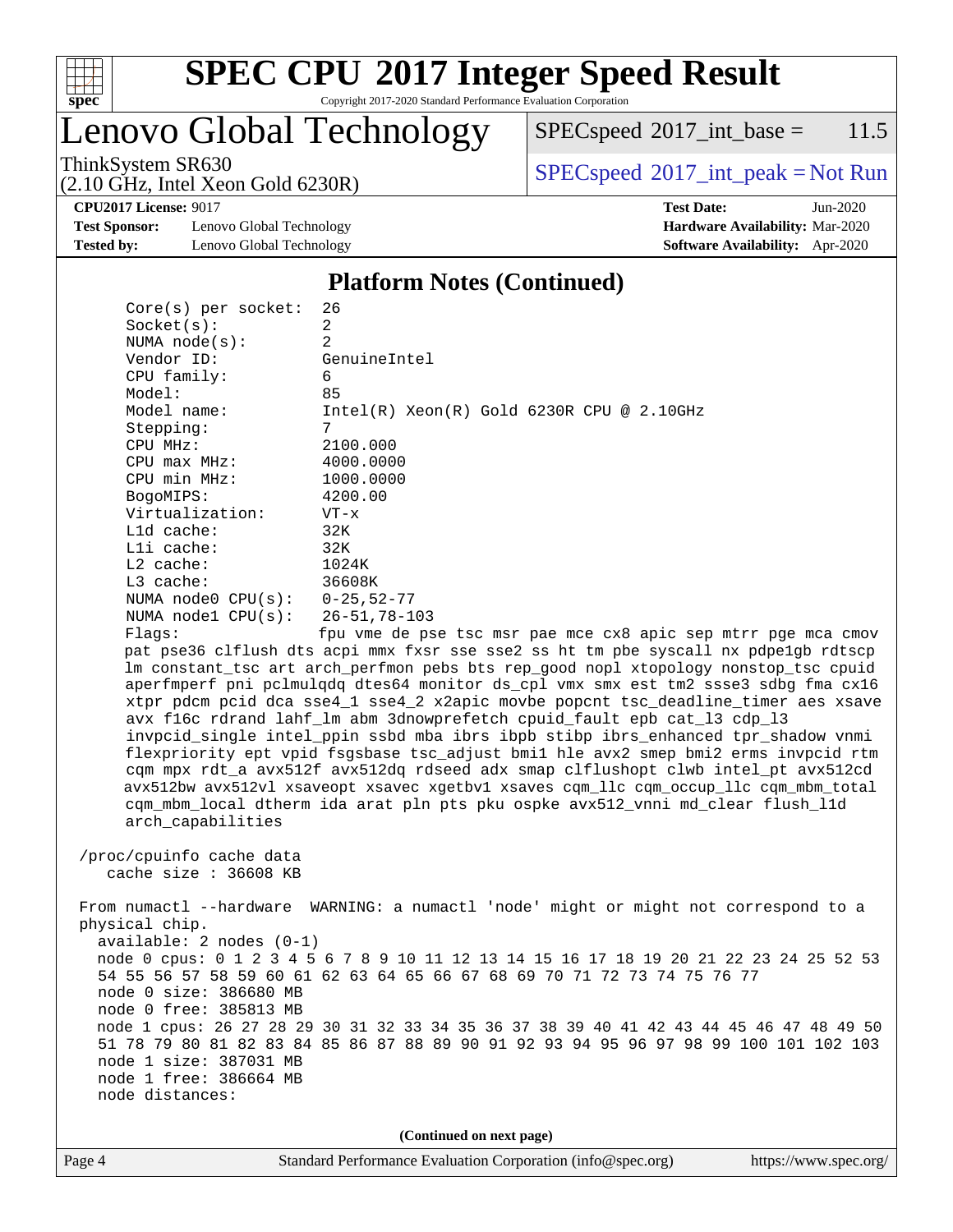| c<br>ť<br>ċ,<br>z |  |  |  |  |  |  |
|-------------------|--|--|--|--|--|--|

Copyright 2017-2020 Standard Performance Evaluation Corporation

### Lenovo Global Technology

 $SPECspeed^{\circ}2017\_int\_base = 11.5$  $SPECspeed^{\circ}2017\_int\_base = 11.5$ 

(2.10 GHz, Intel Xeon Gold 6230R)

ThinkSystem SR630<br>  $SPEC speed^{\circ}2017\_int\_peak = Not Run$ 

**[Test Sponsor:](http://www.spec.org/auto/cpu2017/Docs/result-fields.html#TestSponsor)** Lenovo Global Technology **[Hardware Availability:](http://www.spec.org/auto/cpu2017/Docs/result-fields.html#HardwareAvailability)** Mar-2020 **[Tested by:](http://www.spec.org/auto/cpu2017/Docs/result-fields.html#Testedby)** Lenovo Global Technology **[Software Availability:](http://www.spec.org/auto/cpu2017/Docs/result-fields.html#SoftwareAvailability)** Apr-2020

**[CPU2017 License:](http://www.spec.org/auto/cpu2017/Docs/result-fields.html#CPU2017License)** 9017 **[Test Date:](http://www.spec.org/auto/cpu2017/Docs/result-fields.html#TestDate)** Jun-2020

### **[Platform Notes \(Continued\)](http://www.spec.org/auto/cpu2017/Docs/result-fields.html#PlatformNotes)**

Page 5 Standard Performance Evaluation Corporation [\(info@spec.org\)](mailto:info@spec.org) <https://www.spec.org/> node 0 1 0: 10 21 1: 21 10 From /proc/meminfo MemTotal: 792281264 kB HugePages\_Total: 0<br>Hugepagesize: 2048 kB Hugepagesize: /usr/bin/lsb\_release -d SUSE Linux Enterprise Server 15 SP1 From /etc/\*release\* /etc/\*version\* os-release: NAME="SLES" VERSION="15-SP1" VERSION\_ID="15.1" PRETTY\_NAME="SUSE Linux Enterprise Server 15 SP1" ID="sles" ID\_LIKE="suse" ANSI\_COLOR="0;32" CPE\_NAME="cpe:/o:suse:sles:15:sp1" uname -a: Linux linux-thtl 4.12.14-195-default #1 SMP Tue May 7 10:55:11 UTC 2019 (8fba516) x86\_64 x86\_64 x86\_64 GNU/Linux Kernel self-reported vulnerability status: CVE-2018-3620 (L1 Terminal Fault): Not affected Microarchitectural Data Sampling: CVE-2017-5754 (Meltdown): Not affected CVE-2018-3639 (Speculative Store Bypass): Mitigation: Speculative Store Bypass disabled via prctl and seccomp CVE-2017-5753 (Spectre variant 1): Mitigation: \_\_user pointer sanitization CVE-2017-5715 (Spectre variant 2): Mitigation: Enhanced IBRS, IBPB: conditional, RSB filling run-level 3 Jun 17 05:10 SPEC is set to: /home/cpu2017-1.1.0-ic19.1.1 Filesystem Type Size Used Avail Use% Mounted on /dev/sdb2 xfs 744G 47G 698G 7% / From /sys/devices/virtual/dmi/id BIOS: Lenovo -[IVE155L-2.61]- 05/20/2020 Vendor: Lenovo **(Continued on next page)**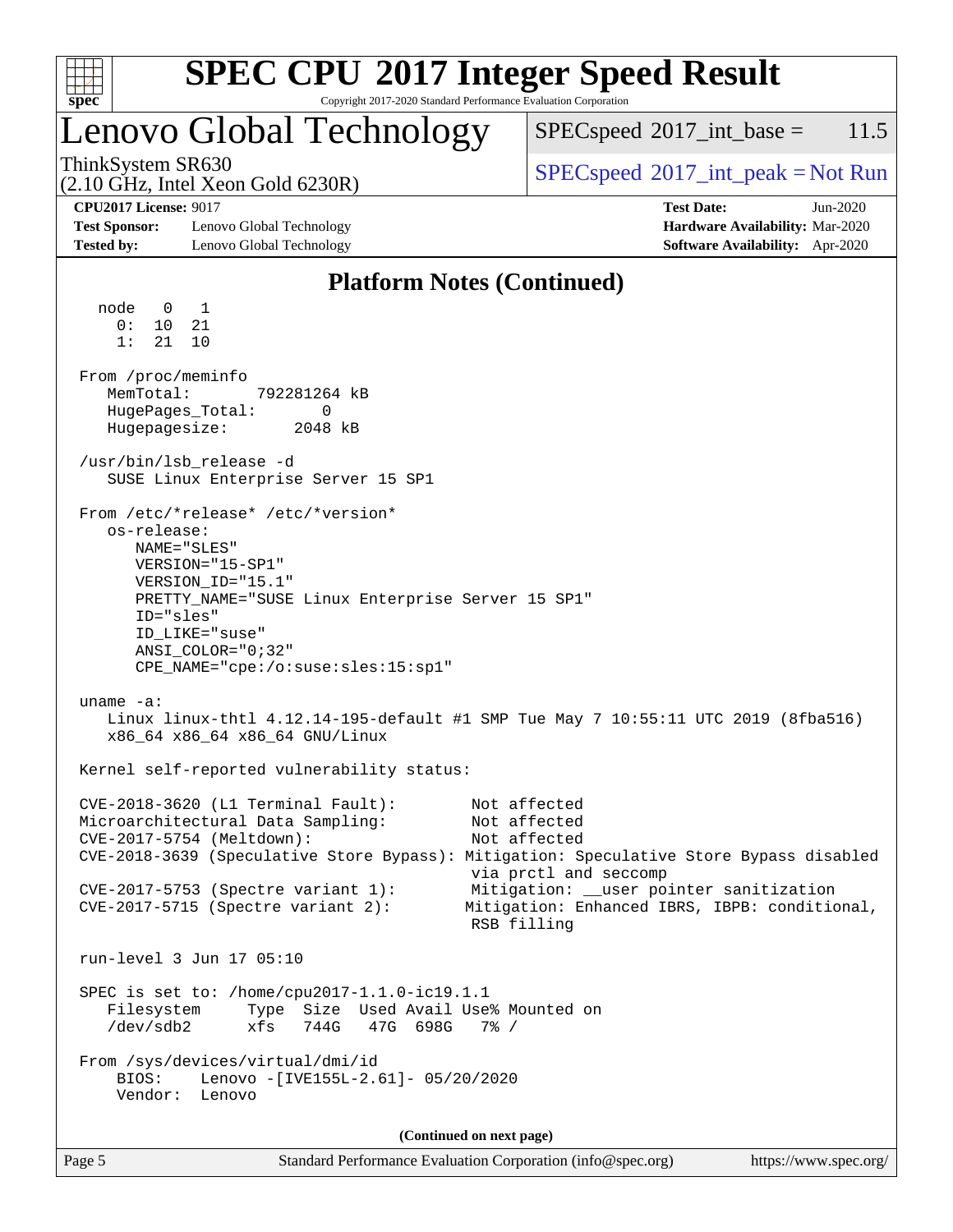

Copyright 2017-2020 Standard Performance Evaluation Corporation

## Lenovo Global Technology

 $SPECspeed^{\circ}2017\_int\_base = 11.5$  $SPECspeed^{\circ}2017\_int\_base = 11.5$ 

(2.10 GHz, Intel Xeon Gold 6230R)

ThinkSystem SR630<br>  $SPECspeed^{\circ}2017\_int\_peak = Not Run$  $SPECspeed^{\circ}2017\_int\_peak = Not Run$ 

**[CPU2017 License:](http://www.spec.org/auto/cpu2017/Docs/result-fields.html#CPU2017License)** 9017 **[Test Date:](http://www.spec.org/auto/cpu2017/Docs/result-fields.html#TestDate)** Jun-2020

**[Test Sponsor:](http://www.spec.org/auto/cpu2017/Docs/result-fields.html#TestSponsor)** Lenovo Global Technology **[Hardware Availability:](http://www.spec.org/auto/cpu2017/Docs/result-fields.html#HardwareAvailability)** Mar-2020 **[Tested by:](http://www.spec.org/auto/cpu2017/Docs/result-fields.html#Testedby)** Lenovo Global Technology **[Software Availability:](http://www.spec.org/auto/cpu2017/Docs/result-fields.html#SoftwareAvailability)** Apr-2020

### **[Platform Notes \(Continued\)](http://www.spec.org/auto/cpu2017/Docs/result-fields.html#PlatformNotes)**

 Product: ThinkSystem SR630 -[7X01RCZ000]- Product Family: ThinkSystem Serial: 1234567890

 Additional information from dmidecode follows. WARNING: Use caution when you interpret this section. The 'dmidecode' program reads system data which is "intended to allow hardware to be accurately determined", but the intent may not be met, as there are frequent changes to hardware, firmware, and the "DMTF SMBIOS" standard. Memory:

24x Samsung M393A4K40CB2-CVF 32 GB 2 rank 2933

(End of data from sysinfo program)

#### **[Compiler Version Notes](http://www.spec.org/auto/cpu2017/Docs/result-fields.html#CompilerVersionNotes)**

============================================================================== C | 600.perlbench\_s(base) 602.gcc\_s(base) 605.mcf\_s(base) | 625.x264\_s(base) 657.xz\_s(base) ------------------------------------------------------------------------------ Intel(R) C Compiler for applications running on Intel(R) 64, Version 2021.1 NextGen Build 20200304 Copyright (C) 1985-2020 Intel Corporation. All rights reserved. ------------------------------------------------------------------------------ ============================================================================== C++ | 620.omnetpp\_s(base) 623.xalancbmk\_s(base) 631.deepsjeng\_s(base) | 641.leela\_s(base) ------------------------------------------------------------------------------ Intel(R) C++ Compiler for applications running on Intel(R) 64, Version 2021.1 NextGen Build 20200304 Copyright (C) 1985-2020 Intel Corporation. All rights reserved. ------------------------------------------------------------------------------ ============================================================================== Fortran | 648.exchange2\_s(base) ------------------------------------------------------------------------------ Intel(R) Fortran Intel(R) 64 Compiler for applications running on Intel(R) 64, Version 19.1.1.217 Build 20200306 Copyright (C) 1985-2020 Intel Corporation. All rights reserved. ------------------------------------------------------------------------------ **[Base Compiler Invocation](http://www.spec.org/auto/cpu2017/Docs/result-fields.html#BaseCompilerInvocation)** [C benchmarks](http://www.spec.org/auto/cpu2017/Docs/result-fields.html#Cbenchmarks):

[icc](http://www.spec.org/cpu2017/results/res2020q3/cpu2017-20200622-23160.flags.html#user_CCbase_intel_icc_66fc1ee009f7361af1fbd72ca7dcefbb700085f36577c54f309893dd4ec40d12360134090235512931783d35fd58c0460139e722d5067c5574d8eaf2b3e37e92)

**(Continued on next page)**

Page 6 Standard Performance Evaluation Corporation [\(info@spec.org\)](mailto:info@spec.org) <https://www.spec.org/>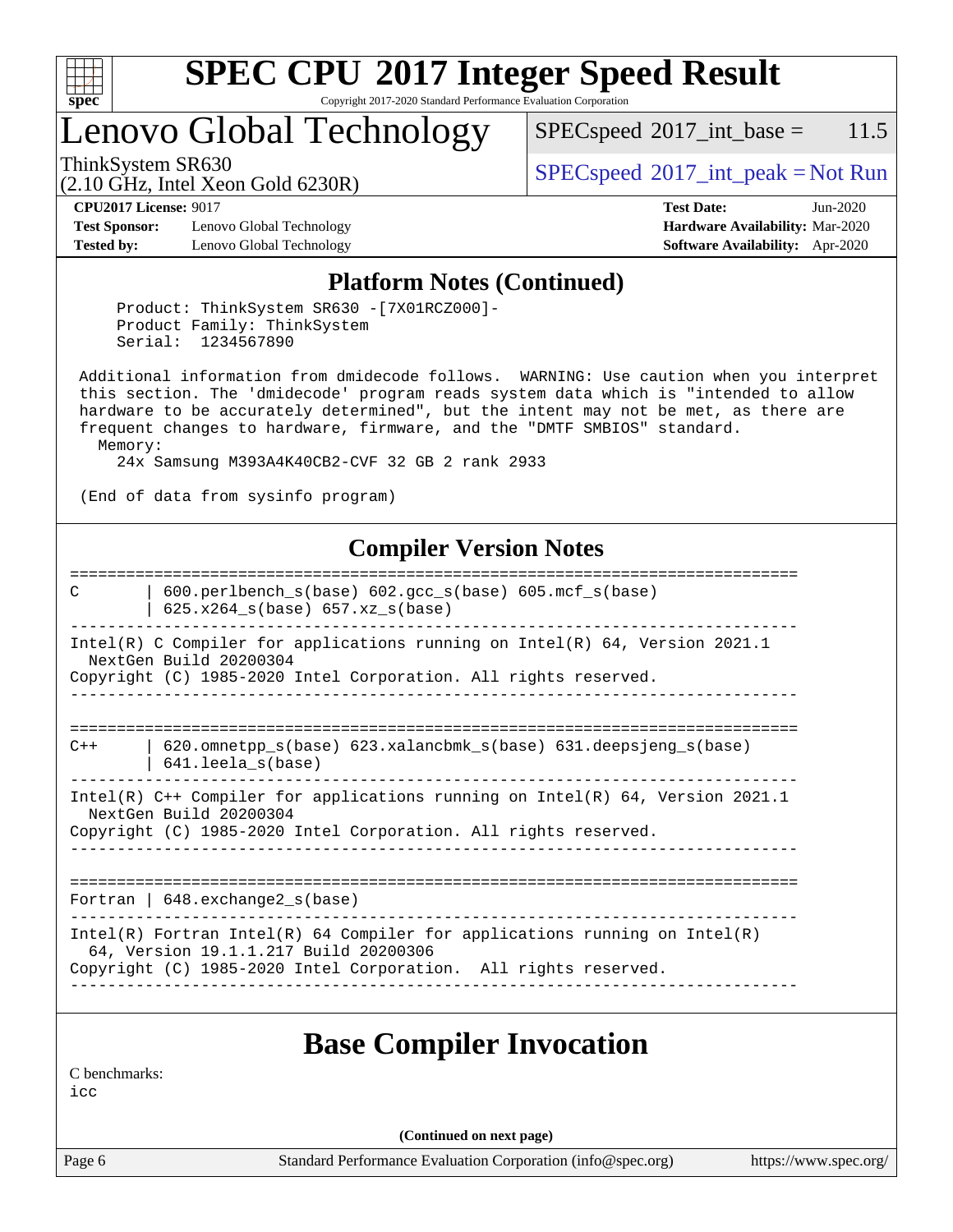

#### **[SPEC CPU](http://www.spec.org/auto/cpu2017/Docs/result-fields.html#SPECCPU2017IntegerSpeedResult)[2017 Integer Speed Result](http://www.spec.org/auto/cpu2017/Docs/result-fields.html#SPECCPU2017IntegerSpeedResult)** Copyright 2017-2020 Standard Performance Evaluation Corporation

### Lenovo Global Technology

 $SPECspeed^{\circ}2017\_int\_base = 11.5$  $SPECspeed^{\circ}2017\_int\_base = 11.5$ 

(2.10 GHz, Intel Xeon Gold 6230R)

ThinkSystem SR630<br>  $SPEC speed^{\circ}2017\_int\_peak = Not Run$ 

**[Test Sponsor:](http://www.spec.org/auto/cpu2017/Docs/result-fields.html#TestSponsor)** Lenovo Global Technology **[Hardware Availability:](http://www.spec.org/auto/cpu2017/Docs/result-fields.html#HardwareAvailability)** Mar-2020 **[Tested by:](http://www.spec.org/auto/cpu2017/Docs/result-fields.html#Testedby)** Lenovo Global Technology **[Software Availability:](http://www.spec.org/auto/cpu2017/Docs/result-fields.html#SoftwareAvailability)** Apr-2020

**[CPU2017 License:](http://www.spec.org/auto/cpu2017/Docs/result-fields.html#CPU2017License)** 9017 **[Test Date:](http://www.spec.org/auto/cpu2017/Docs/result-fields.html#TestDate)** Jun-2020

### **[Base Compiler Invocation \(Continued\)](http://www.spec.org/auto/cpu2017/Docs/result-fields.html#BaseCompilerInvocation)**

[C++ benchmarks](http://www.spec.org/auto/cpu2017/Docs/result-fields.html#CXXbenchmarks): [icpc](http://www.spec.org/cpu2017/results/res2020q3/cpu2017-20200622-23160.flags.html#user_CXXbase_intel_icpc_c510b6838c7f56d33e37e94d029a35b4a7bccf4766a728ee175e80a419847e808290a9b78be685c44ab727ea267ec2f070ec5dc83b407c0218cded6866a35d07)

[Fortran benchmarks:](http://www.spec.org/auto/cpu2017/Docs/result-fields.html#Fortranbenchmarks) [ifort](http://www.spec.org/cpu2017/results/res2020q3/cpu2017-20200622-23160.flags.html#user_FCbase_intel_ifort_8111460550e3ca792625aed983ce982f94888b8b503583aa7ba2b8303487b4d8a21a13e7191a45c5fd58ff318f48f9492884d4413fa793fd88dd292cad7027ca)

### **[Base Portability Flags](http://www.spec.org/auto/cpu2017/Docs/result-fields.html#BasePortabilityFlags)**

 600.perlbench\_s: [-DSPEC\\_LP64](http://www.spec.org/cpu2017/results/res2020q3/cpu2017-20200622-23160.flags.html#b600.perlbench_s_basePORTABILITY_DSPEC_LP64) [-DSPEC\\_LINUX\\_X64](http://www.spec.org/cpu2017/results/res2020q3/cpu2017-20200622-23160.flags.html#b600.perlbench_s_baseCPORTABILITY_DSPEC_LINUX_X64) 602.gcc\_s: [-DSPEC\\_LP64](http://www.spec.org/cpu2017/results/res2020q3/cpu2017-20200622-23160.flags.html#suite_basePORTABILITY602_gcc_s_DSPEC_LP64) 605.mcf\_s: [-DSPEC\\_LP64](http://www.spec.org/cpu2017/results/res2020q3/cpu2017-20200622-23160.flags.html#suite_basePORTABILITY605_mcf_s_DSPEC_LP64) 620.omnetpp\_s: [-DSPEC\\_LP64](http://www.spec.org/cpu2017/results/res2020q3/cpu2017-20200622-23160.flags.html#suite_basePORTABILITY620_omnetpp_s_DSPEC_LP64) 623.xalancbmk\_s: [-DSPEC\\_LP64](http://www.spec.org/cpu2017/results/res2020q3/cpu2017-20200622-23160.flags.html#suite_basePORTABILITY623_xalancbmk_s_DSPEC_LP64) [-DSPEC\\_LINUX](http://www.spec.org/cpu2017/results/res2020q3/cpu2017-20200622-23160.flags.html#b623.xalancbmk_s_baseCXXPORTABILITY_DSPEC_LINUX) 625.x264\_s: [-DSPEC\\_LP64](http://www.spec.org/cpu2017/results/res2020q3/cpu2017-20200622-23160.flags.html#suite_basePORTABILITY625_x264_s_DSPEC_LP64) 631.deepsjeng\_s: [-DSPEC\\_LP64](http://www.spec.org/cpu2017/results/res2020q3/cpu2017-20200622-23160.flags.html#suite_basePORTABILITY631_deepsjeng_s_DSPEC_LP64) 641.leela\_s: [-DSPEC\\_LP64](http://www.spec.org/cpu2017/results/res2020q3/cpu2017-20200622-23160.flags.html#suite_basePORTABILITY641_leela_s_DSPEC_LP64) 648.exchange2\_s: [-DSPEC\\_LP64](http://www.spec.org/cpu2017/results/res2020q3/cpu2017-20200622-23160.flags.html#suite_basePORTABILITY648_exchange2_s_DSPEC_LP64) 657.xz\_s: [-DSPEC\\_LP64](http://www.spec.org/cpu2017/results/res2020q3/cpu2017-20200622-23160.flags.html#suite_basePORTABILITY657_xz_s_DSPEC_LP64)

### **[Base Optimization Flags](http://www.spec.org/auto/cpu2017/Docs/result-fields.html#BaseOptimizationFlags)**

#### [C benchmarks](http://www.spec.org/auto/cpu2017/Docs/result-fields.html#Cbenchmarks):

```
-m64 -qnextgen -std=c11
-Wl,-plugin-opt=-x86-branches-within-32B-boundaries -Wl,-z,muldefs
-xCORE-AVX512 -O3 -ffast-math -flto -mfpmath=sse -funroll-loops
-fuse-ld=gold -qopt-mem-layout-trans=4 -fopenmp -DSPEC_OPENMP
-L/usr/local/jemalloc64-5.0.1/lib -ljemalloc
```
[C++ benchmarks:](http://www.spec.org/auto/cpu2017/Docs/result-fields.html#CXXbenchmarks)

```
-m64 -qnextgen -Wl,-plugin-opt=-x86-branches-within-32B-boundaries
-Wl,-z,muldefs -xCORE-AVX512 -O3 -ffast-math -flto -mfpmath=sse
-funroll-loops -fuse-ld=gold -qopt-mem-layout-trans=4
-L/usr/local/IntelCompiler19/compilers_and_libraries_2020.1.217/linux/compiler/lib/intel64_lin
-lqkmalloc
```
[Fortran benchmarks:](http://www.spec.org/auto/cpu2017/Docs/result-fields.html#Fortranbenchmarks)

```
-m64 -Wl,-plugin-opt=-x86-branches-within-32B-boundaries -xCORE-AVX512
-O3 -ipo -no-prec-div -qopt-mem-layout-trans=4
-nostandard-realloc-lhs -align array32byte
-mbranches-within-32B-boundaries
```